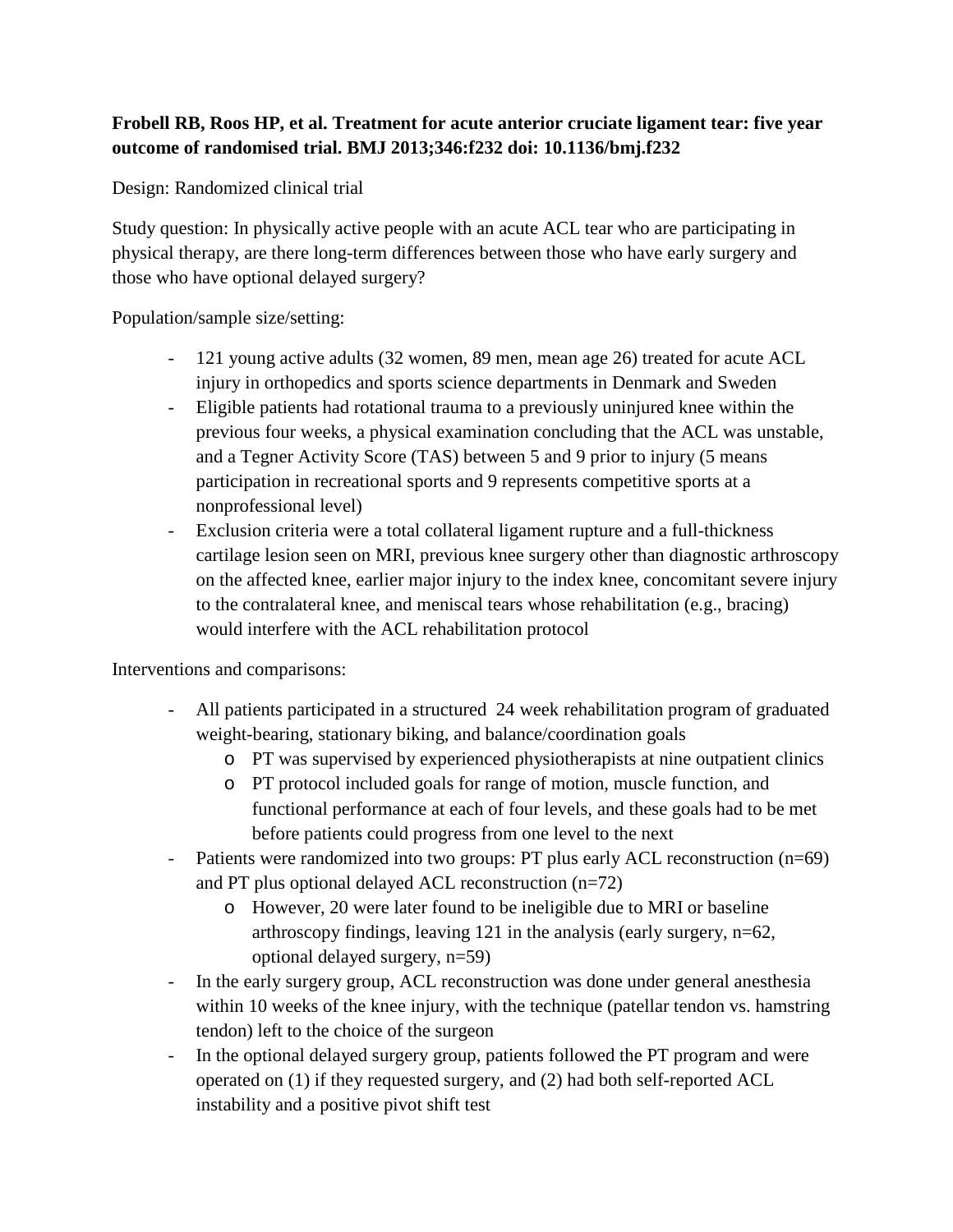## Outcomes:

- In 2010, Frobell et al published two-year followup data for the two groups
- Three outcomes were taken in the 2010: the Knee Injury and Osteoarthritis Outcome Score (KOOS), the SF-36, and the TAS
- Primary outcome was the change from baseline to two years in four of the five subscales of the KOOS: pain, symptoms, difficulty in sports and recreational activities, and quality of life
	- o KOOS has a scale for activities of daily living (ADL) but this was specified as a secondary outcome
	- o The clinically meaningful difference between groups was set at 10 points for the KOOS
	- o Some exploratory outcomes were measured: the Lachman test for knee stability, results of the pivot shift test, and KT1000 arthrometry to assess anteroposterior translation of the knee joint
- At 2 years, both groups had improved equally in the 4 KOOS subscales which were the primary outcome: 39.2 and 39.4 in the early versus delayed groups respectively
- The two groups did not differ significantly with respect to the frequency of adverse events (3 ACL graft ruptures in the early surgery group and 1 in the delayed group)
- In the 62 patients randomized to early surgery for the 2010 study, 61 underwent early ACL reconstruction, and data were available for 62 patients at 24 months
- In the 59 randomized in 2010 to delayed optional surgery, none underwent surgery at 3 months, 3 had surgery by 6 months, 13 had surgery by 1 year, and 23 (37%) had undergone surgery at 2 years
	- o An additional 7 patients in the delayed optional group had surgery between 2 and 5 years; at the end of that time, 30 of the 59 patients had had ACL surgery and 29 had not had surgery
- Similarly to the pattern seen in the 2010 study, the 5 year outcomes remained similar between the two groups
	- o The mean change in KOOS from baseline to 5 years was 42.9 points for the early surgery and 44.9 points for the optional delayed surgery
	- o The authors also found no statistically significant differences for any of the five subscales of the KOOS, for the SF-36, or for the Tegner activity scale
- Mechanical stability as assessed by the Lachman and pivot shift tests, which were better in the early surgery than the optional delayed group
	- o The Lachman test was normal in 45/58 (76%) of early surgery patients and normal in 19/58 (33%) of optional delayed patients
	- o The pivot shift test was normal in 45/58 (76%) of early surgery patients and normal in 23/58 (40%) of optional delayed patients
- Weight-bearing radiographic images were available for 113 index knees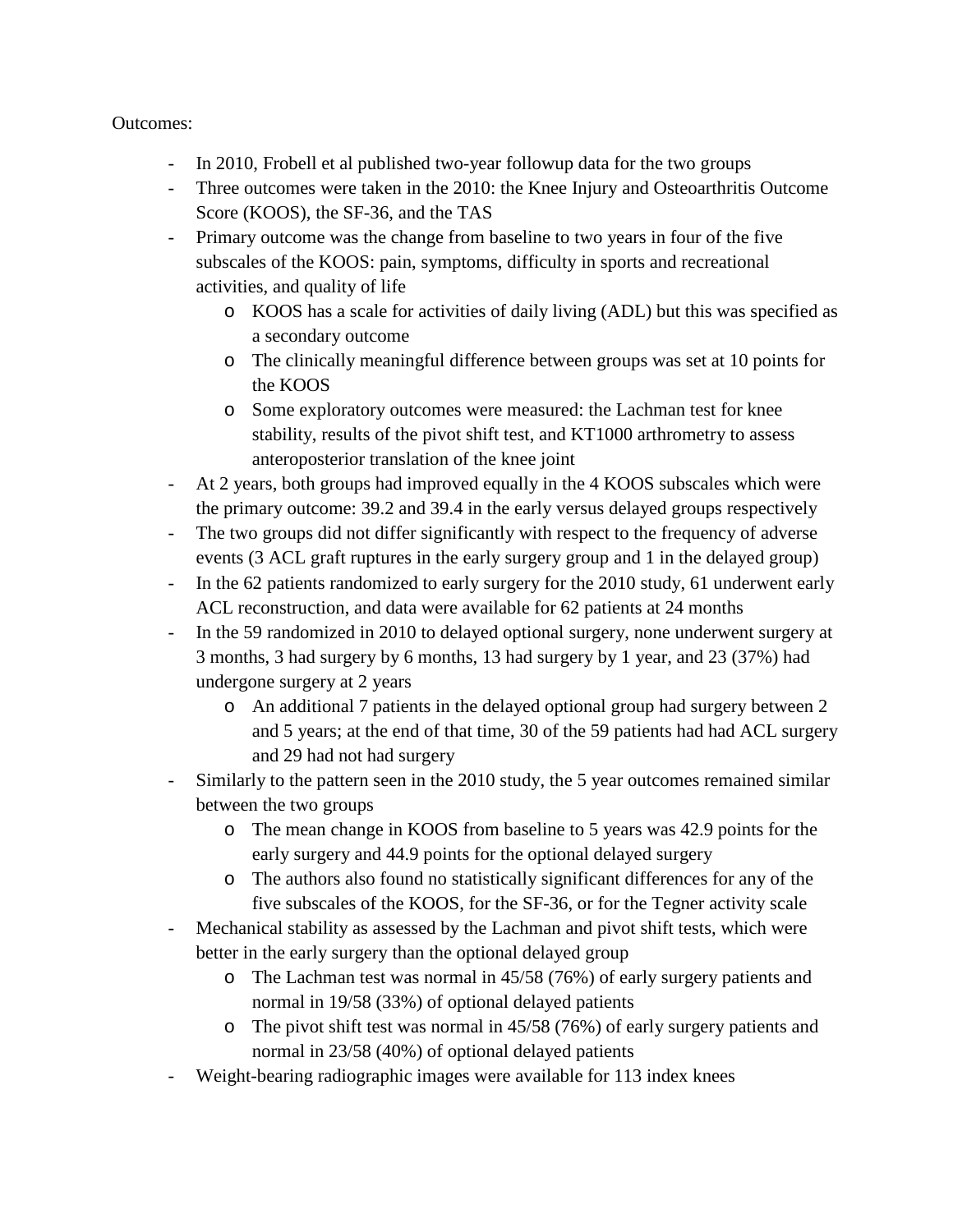- o Radiographic osteoarthritis (OA) was assessed separately for the tibiofemoral and the patellofemoral articulations
- o The definition of tibiofemoral OA approximated the definition of Grade 2 OA on the Kellgren-Lawrence scale
- o Patellofemoral OA was defined 2 or more marginal osteophytes
- o At 5 years, the authors found no statistically significant differences in the occurrence of radiographic OA; 13 knees had tibiofemoral OA, 22 had patellofemoral OA; in 6 knees, both tibiofemoral and patellofemoral OA were detected, with no differences between the original treatment groups
	- Patellofemoral OA was more common among patients who had had ACL reconstruction with patella tendon procedures than in those with hamstring graft procedures
- 61 knees had meniscus surgery over the 5 year period, 29 in the early surgery group and 32 in the optional delayed group; the rates of surgery were similar
- There were 4 graft ruptures over the five years, of whom two had a revision procedure and two declined revision
- There were no differences in outcomes between the 29 patients who never had surgery and the patients who did have surgery

Authors' conclusions:

- In this five year trial of young active people having rehabilitation for an ACL tear, a strategy of early reconstruction did not offer any important advantages over a strategy of optional surgery deferred to a later time; about half of the patients assigned to optional delayed surgery never needed an operation
- The results do not apply to professional athletes or to moderately active people, but clinicians should be encouraged to consider rehabilitation as a primary option after an acute ACL tear

## Comments:

- At five years, 30 of the 59 patients in the optional delayed group had had ACL reconstruction, but the indications for their surgery (subjective instability with a positive shift test, requesting surgery for other reasons) is not clear
- Less than one quarter of patients at five years were active at their pre-injury level (23% of the early ACL reconstruction and 20% of the optional delayed group), and the median Tegner activity scale (4 for both groups) was much lower than the median pre-injury score of 9; the effects of an ACL tear appear to be long-lasting, but the intervention group does not appear to make a difference
- The tests for mechanical stability were done by an unblinded examiner, and assessment bias is a possibility